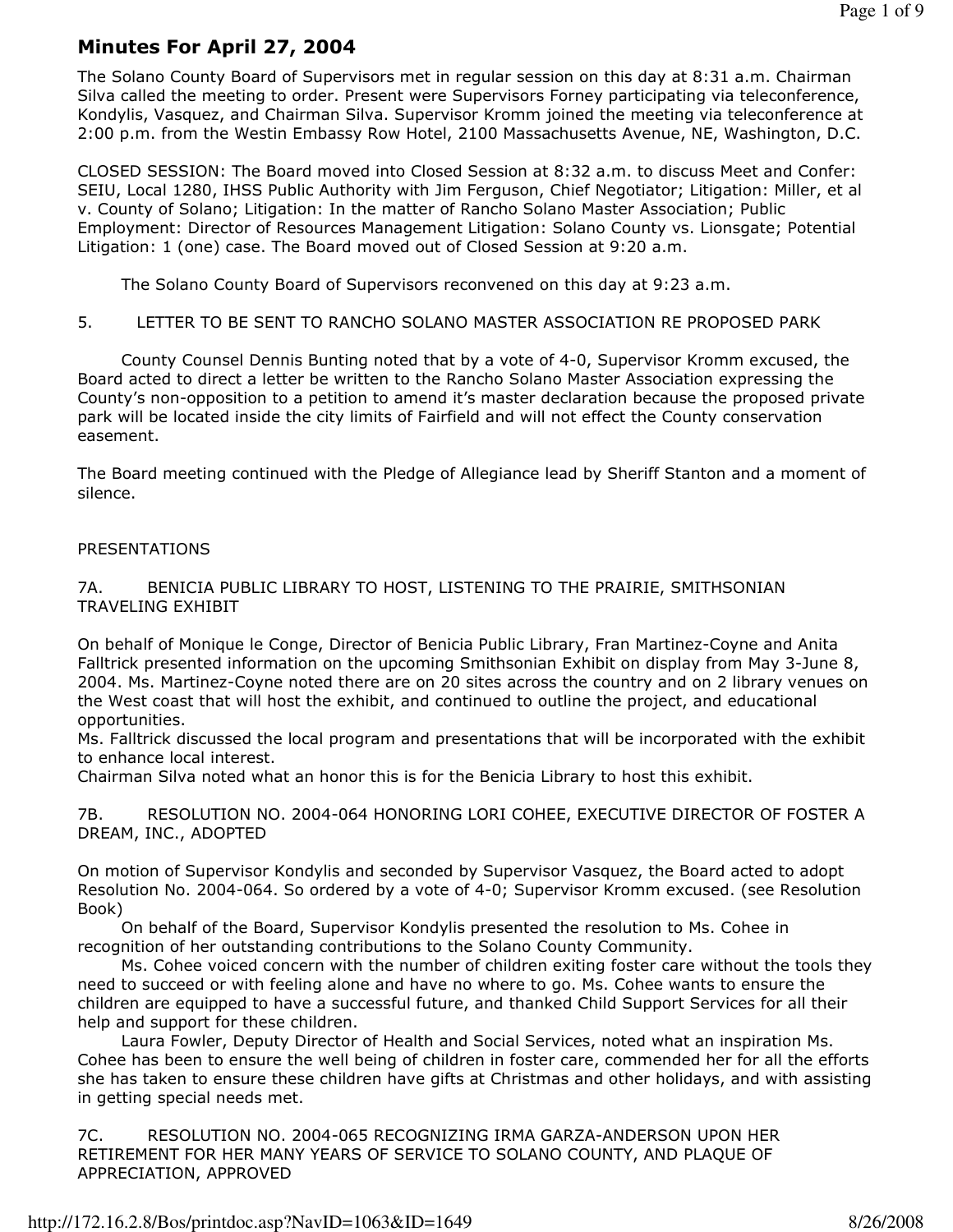On motion of Supervisor Vasquez and seconded by Supervisor Kondylis, the Board acted to adopt Resolution No. 2004-065. The Board further acted to authorize a Plaque of Appreciation for Irma Garza-Anderson. So ordered by a vote of 4-0; Supervisor Kromm excused. (see Resolution Book) On behalf of the Board, Supervisor Vasquez presented Ms. Garza-Anderson with Resolution No. 2004-065 and a Plaque of Appreciation honoring her upon her retirement after twenty-four years of service to Solano County as an employee in the Treasurer/Tax Collector/County Clerk's office. Ms. Garza-Anderson noted what an honor it has been to work for the County, and the many opportunities she has had, and commended her hard working staff.

 Charles Lomeli, Treasurer/Tax Collector/County Clerk, noted how much Ms. Garza-Anderson would be missed.

## ITEMS FROM THE FLOOR

## APPEARANCE BY DONALD TIPTON RE VARIOUS ISSUES

Donald Tipton, Vallejo, voiced his concerns regarding the development in Lagoon Valley, feels it is the obligation of the Board to look at the overall effects such a development would have on the County and commended the Board for their efforts, and further discussed the many issues facing the residents in the Homeacres area.

## ADDITIONS TO THE AGENDA

 On motion of Supervisor Vasquez and seconded by Chairman Silva, the Board acted to add consideration of an item to ratify and affect the vacation of the office of the Registrar of Voters and to ratify the appoint the Chief Information Officer as the Ex-officio Registrar of Voters effective on vacation of the office, and to appoint the director of Resources Management, added to the agenda. So ordered by a vote of 4-0; Supervisor Kromm excused.

# PUBLIC COMMENT ON CONSENT CALENDAR

15. Second reading for adoption of an ordinance amending the Solano County Code Chapter 2, Administration and Chapter 2.4 Airports and Aircraft, relating to the reorganization of County offices; adopt a resolution amending the Alphabetical Listing of Classes and Salaries to add the position of Assistant Director of Resources Management with an approximate monthly salary range of \$6,870- 8,350; adopt a resolution amending the Allocation List to delete 1.0 FTE Assistant Director of Environmental Management and add 1.0 FTE Director of Resources Management and 1.0 FTE Assistant Director of Resources Management.

Donald Tipton, Vallejo, voiced concern with the Chief Information Officer being appointed as the Registrar of Voters, problems the CIO must resolve regarding ACS, with the increase in fees for the Registrar of Voters, and with the qualifications of the CIO to fill this position.

## APPROVAL OF AGENDA

On motion of Supervisor Kondylis and seconded by Supervisor Vasquez, the Board acted to approve the submitted Agenda, incorporated herein by reference, with the following modifications:

19A. Approval to submit a grant proposal to the Federal Center for Disease Control (FCDC) to receive funding in the amount of \$330,000 for a Laboratory Response Network Reference Level B Status for the Solano County Public Health Laboratory, removed from the Consent Calendar.

22. Ratify and affect the vacation of the office of the Registrar of Voters and to ratify the appointment of the Chief Information Officer as the Ex-officio Registrar of Voters effective on vacation of the office, and to appoint the director of Resources Management, added to the Agenda.

So ordered by a vote of 4-0; Supervisor Kromm excused.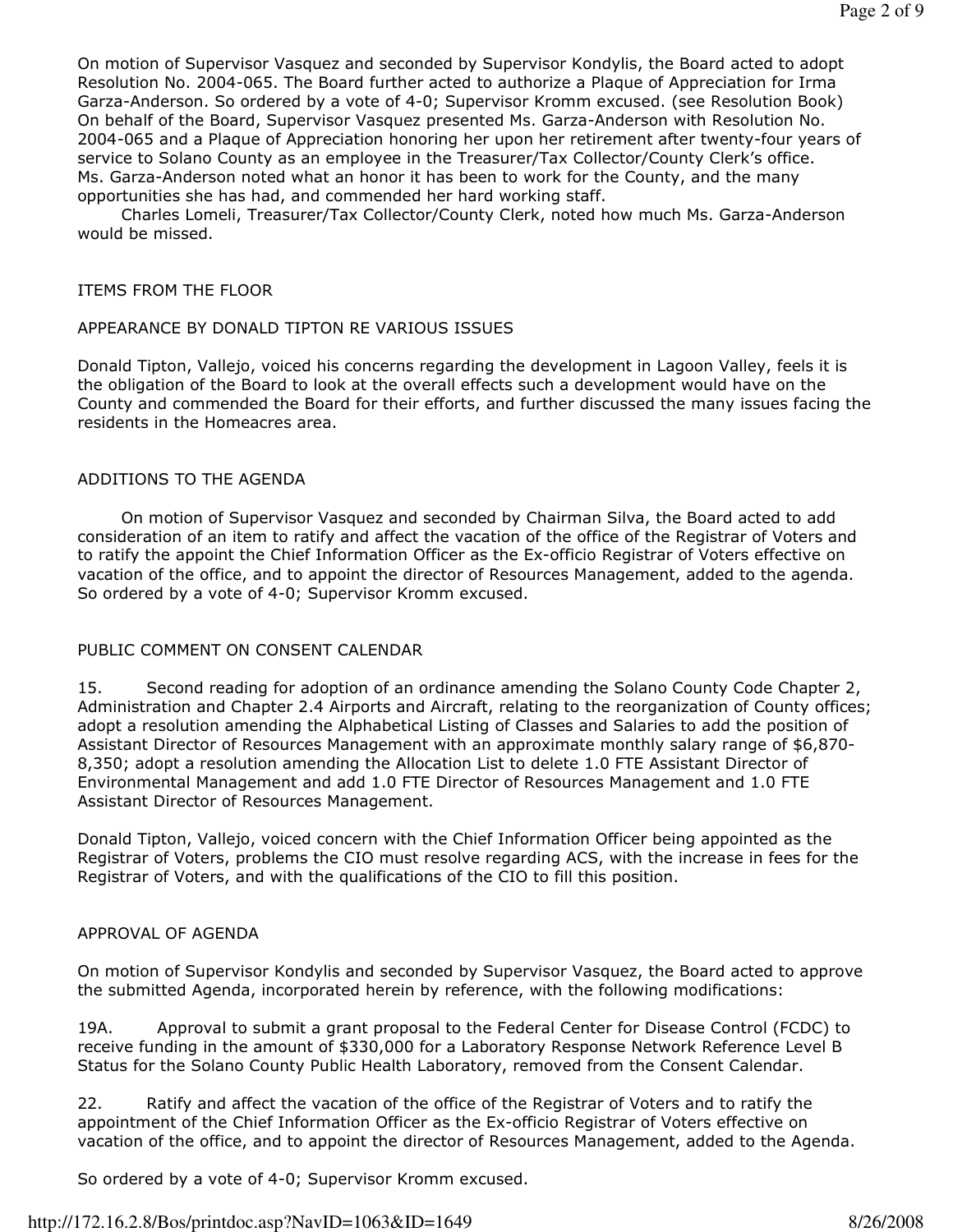# CONSENT CALENDAR

On motion of Supervisor Kondylis and seconded by Supervisor Vasquez, the Board acted to approve the following Consent Calendar items by a vote of 4-0; Supervisor Kromm excused.

13. MINUTES OF THE BOARD OF SUPERVISORS MEETING OF March 30, 2004, as outlined in the Agenda Submittal from the Clerk of the Board dated April 27, 2004, incorporated herein by reference, approved.

14. RESOLUTION NO. 2004-066 DECLARING MAY 3 TO 9, 2004 AS MOSQUITO AND VECTOR CONTROL AND WEST NILE VIRUS AWARENESS WEEK, adopted. (see Resolution Book)

15. ORDINANCE NO. 1642 AMENDING CHAPTERS 2 AND 2.4 RELATING TO THE OFFICES AND FUNCTIONS OF THE DIRECTOR OF TRANSPORTATION, ROAD COMMISSIONER, DEPARTMENT OF RESOURCES MANAGEMENT, ZONING ADMINISTRATOR, DEPARTMENT OF INFORMATION TECHNOLOGY, REGISTRAR OF VOTERS, DEPARTMENT OF GENERAL SERVICES AND AIRPORT DIVISION, adopted. (see Ordinance Book)

RESOLUTION NO. 2004-067 AMENDING THE ALPHABETICAL LISTING OF CLASSES AND SALARIES (ASSISTANT DIRECTOR OF RESOURCES MANAGEMENT), adopted. (see Resolution Book)

RESOLUTION NO. 2004-068 AMENDING THE LIST OF NUMBERS AND CLASSIFICATIONS OF POSITIONS, adopted. (see Resolution Book)

16. FOLLOW-UP REVIEW OF AUDIT REPORTABLE CONDITIONS OF AFFILIATED COMPUTER SERVICES (ACS) ISSUED ON APRIL 2002 AND AUGUST 2001, AND CORRECTION ACTION, as outlined in the Agenda Submittal from Auditor-Controller dated April 27, 2004, incorporated herein by reference, approved.

17. ORDINANCE NO. 1643 AMENDING CHAPTER 3 AND CHAPTER 16 OF THE SOLANO COUNTY CODE, RELATING TO AMUSEMENTS AND REGULATION OF CONDUCT ON THE SOLANO COUNTY FAIRGROUNDS, adopted. (see Ordinance Book)

18A. SOLANO COMMUNITY COLLEGE DISTRICT TO ISSUE 2004 TAX AND REVENUE ANTICIPATION NOTES AS PART OF THE COMMUNITY COLLEGE LEAGUE OF CALIFORNIA CASH FLOW FINANCING PROGRAM, as outlined in the Agenda Submittal from Treasurer/Tax Collector/County Clerk dated April 27, 2004, incorporated herein by reference, approved.

18B. COUNTY TREASURER'S QUARTERLY REPORT FOR THE PERIOD OF JANUARY 1, 2004 THROUGH MARCH 31, 2004, as outlined in the Agenda Submittal from Treasurer/Tax Collector/County Clerk dated April 27, 2004, incorporated herein by reference, approved.

18C. ANNUAL INVESTMENT POLICY FOR THE TREASURER/TAX COLLECTOR/ COUNTY CLERK, as outlined in the Agenda Submittal from Treasurer/Tax Collector/County Clerk dated April 27, 2004, incorporated herein by reference, approved.

19B. MEMORANDUM OF UNDERSTANDING WITH THE SOLANO COUNTY OFFICE OF EDUCATION RE HEALTH AND SOCIAL SERVICES FOR CERTAIN MANDATED MENTAL HEALTH SERVICES, as outlined in the Agenda Submittal from Health and Social Services dated April 27, 2004, incorporated herein by reference, approved and Chairman authorized to sign said MOU on behalf of Solano County.

20A. APPROPRIATION TRANSFER OF UNANTICIPATED REVENUE IN THE AMOUNT OF \$18,907 FROM FY03 EMERGENCY MANAGEMENT PERFORMANCE GRANT, as outlined in the Agenda Submittal from Sheriff/Coroner dated April 27, 2004, incorporated herein by reference, approved.

20B. SHERIFF TO ASSUME DIRECT RESPONSIBILITY FOR ELECTRONIC MONITORING OF ADULT OFFENDERS, as outlined in the Agenda Submittal from Sheriff/Coroner dated April 27, 2004, incorporated herein by reference, approved.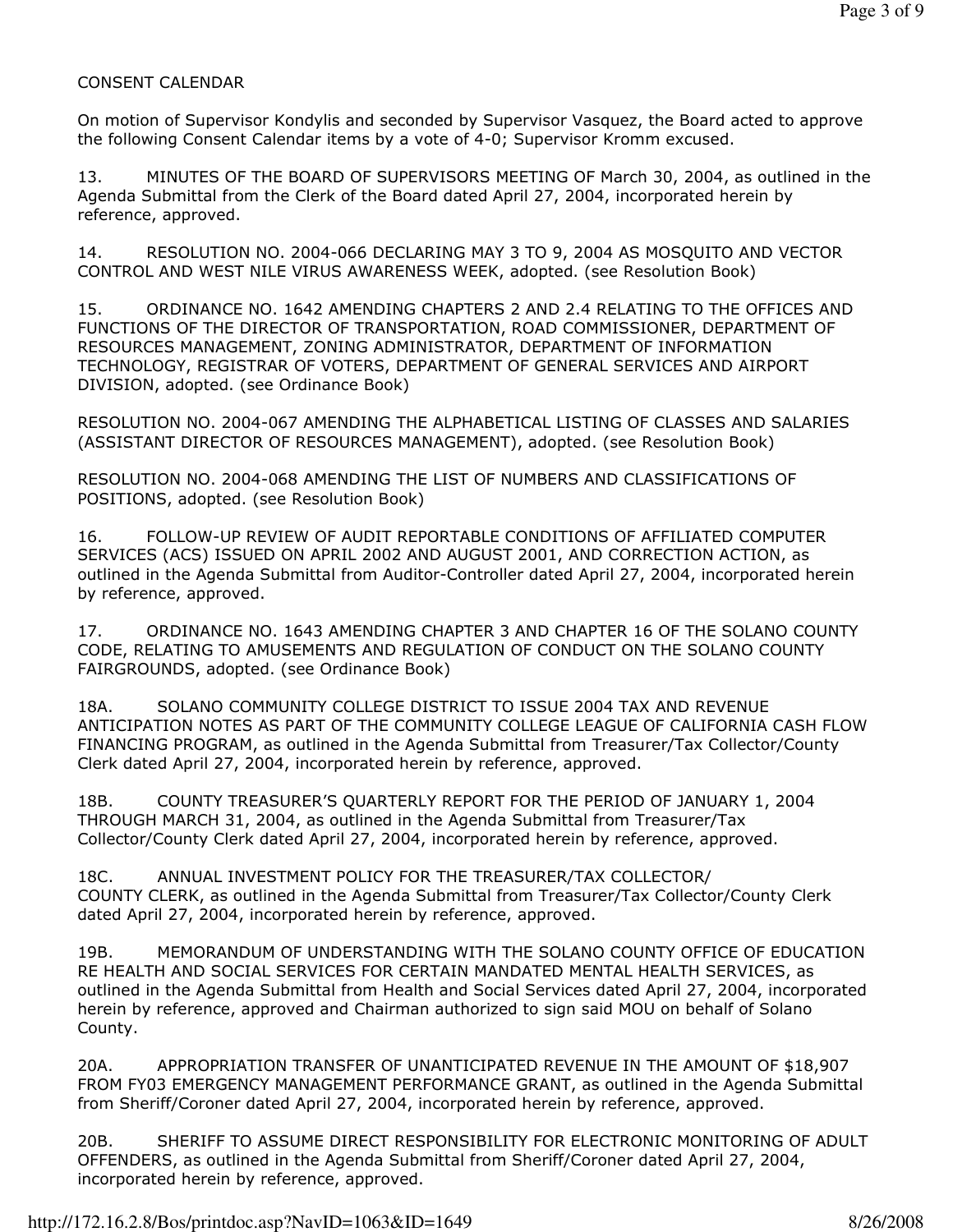AGREEMENT WITH SECURICOR EMS, INC. FOR ELECTRONIC MONITORING EQUIPMENT, as outlined in the Agenda Submittal from Sheriff/Coroner dated April 27, 2004, incorporated herein by reference, approved and Chairman authorized to sign said contract on behalf of Solano County.

APPROPRIATION TRANSFER OF UNANTICIPATED REVENUE IN THE AMOUNT OF \$58,929, as outlined in the Agenda Submittal from Sheriff/Coroner dated April 27, 2004, incorporated herein by reference, approved.

SCHEDULE OF ELECTRONIC MONITORING PROGRAM FEES, as outlined in the Agenda Submittal from Sheriff/Coroner dated April 27, 2004, incorporated herein by reference, approved.

RECIPROCAL AGREEMENTS WITH OTHER COUNTIES, as outlined in the Agenda Submittal from Sheriff/Coroner dated April 27, 2004, incorporated herein by reference, approved and Sheriff authorized to sign said contract on behalf of Solano County.

AGREEMENT WITH WESTERN STATES CONTRACTING ALLIANCE TO OBTAIN ELECTRONIC MONITORING EQUIPMENT, as outlined in the Agenda Submittal from Sheriff/Coroner dated April 27, 2004, incorporated herein by reference, approved and Sheriff authorized to sign said contract on behalf of Solano County.

SPECIAL DISTRICTS GOVERNED BY THE BOARD OF SUPERVISORS:

In-Home Supportive Services Public Authority

21. Minutes regarding this matter are contained in the In-Home Supportive Services Public Authority Minutes Book.

## **ORDERS**

19A. SUBMISSION OF GRANT PROPOSAL TO THE FEDERAL CENTER FOR DISEASE CONTROL (CDC) RE LABORATORY RESPONSE NETWORK REFERENCE LEVEL B STATUS FOR THE COUNTY PUBLIC HEALTH LABORATORY, APPROVED

 The Board was provided with an Agenda Submittal from Health and Social Services dated April 27, 2004, incorporated herein by reference, regarding applying for a grant so the County laboratory can function as a Reference Level Laboratory in the National Laboratory Response Network Level B Status.

 Supervisor Kondylis voiced concern in light of the looming budget cuts in Health and Social Services that the cuts could affect the laboratory, and if there are to be cuts will this grant eliminate those cuts, responding Sandra Kaddas, Assistant Laboratory Director, noted the grant will require that we have a Bio Terrorism Coordinator/Micro Biologist, and the funds will have to be used for technical staff.

 Responding to questions posed by Supervisor Forney regarding the benefits of this certification, Ms. Kaddas noted there will be additional tests the lab will be able to perform that could generate revenue, when staff is not working on bio terrorism issues they will be able to do testing that we currently cannot do.

 Supervisor Vasquez commented on how this begins to tie in with the Office of Emergency Services and the County wide emergency response team.

 On motion of Supervisor Kondylis and seconded by Supervisor Forney, the Board acted to approve submission of a grant proposal to apply for a Laboratory Response Network Reference Level B Status for the Public Health Laboratory. So ordered by a vote of 4-0; Supervisor Kromm excused.

22. BIRGITTA CORSELLO APPOINTED AS THE NEW DIRECTOR OF RESOURCES MANAGEMENT, IRA ROSENTHAL APPOINTED AS CHIEF INFORMATION OFFICER/REGISTRAR OF VOTERS

 County Administrator Michael Johnson recommended appointment of Birgitta Corsello as Director of Resources Management, and Ira Rosenthal as the Chief Information Officer/Registrar of Voters to be effective upon the vacancy of the current directors position or the effective date of the ordinance whichever occurs earlier.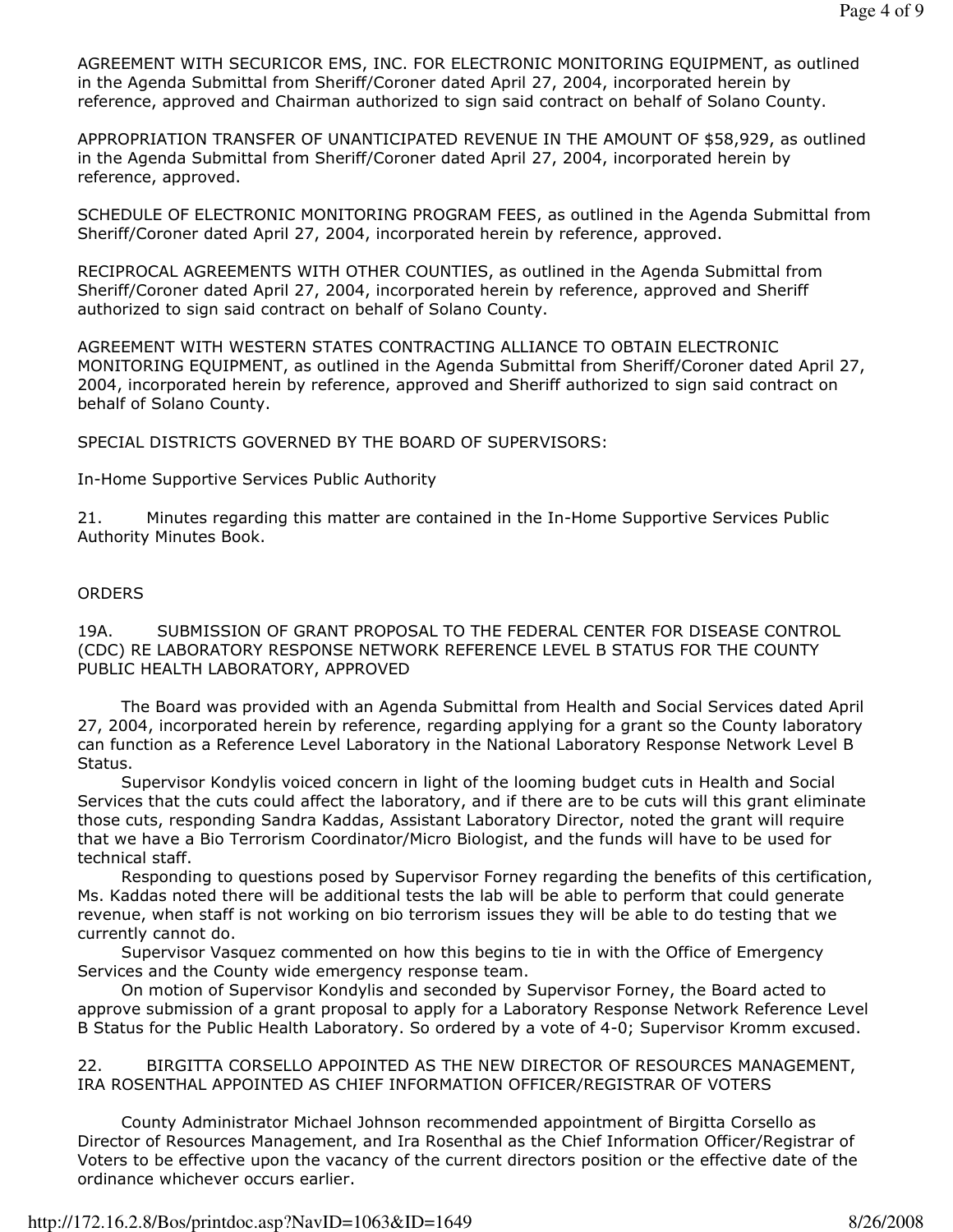Supervisor Kondylis noted she was not in favor of combining the Registrar of Voters with IT, but does have every confidence in the work Mr. Rosenthal will do.

Supervisor Forney feels this action will save money, and that Mr. Rosenthal will do a good job. Donald Tipton, Vallejo, noted the appointments are for directors, what is going to happen to the Assistant Director of Environmental Management.

Responding to Mr. Tipton's concerns, Mr. Johnson noted appointment for assistants' positions will be done by the department head.

On motion of Supervisor Vasquez and seconded by Chairman Silva, the Board acted to approve the appointment of Birgitta Corsello as the Director of Resources Management, and to appoint Ira Rosenthal as Chief Information Officer/Registrar of Voters. So ordered by a vote of 4-0; Supervisor Kromm excused.

23A. BOARD EXPRESSED SUPPORT OF AB 2292 (WOLK) REGARDING VISITATION RIGHTS

The Board was provided with an Agenda Submittal from the County Administrator's Office dated April 27, 2004, incorporated herein by reference, regarding legislation proposed by Assemblywoman Wolk, AB 2292, that would authorize probate courts to determine visitation of a child's former legal guardian.

Supervisor Kondylis outlined the benefits of the bill.

 On motion of Supervisor Kondylis and seconded by Supervisor Forney, the Board acted to support AB 2292. So ordered by a vote of 4-0; Supervisor Kromm excused.

23B. RESOLUTION NO. 2004-069 CLARIFYING THE FEES TO BE CHARGED UNDER THE COUNTY PUBLIC FACILITIES FEES ORDINANCE, ADOPTED

Charlene Ping, County Administrator's Office, reviewed the information contained in the Agenda Submittal from her department dated April 27, 2004 incorporated herein by reference, regarding the annual update of the Public Facilities Fees.

Chairman Silva opened the public hearing. As there was no one who wished to speak on this matter, the public hearing was closed.

 On motion of Supervisor Vasquez and seconded by Supervisor Kondylis, the Board acted to adopt Resolution No. 2004-069. So ordered by a vote of 4-0; Supervisor Kromm excused.

23C. ORDINANCE REGARDING USER FEES FOR COUNTY DEPARTMENTS AND OFFICES ADOPTED ON FIRST READING; SECOND READING SET FOR MAY 11, 2004

 RESOLUTION NO 2004-070 ADOPTING REVISED FEE SCHEDULE FOR AGRICULTURE DEPARTMENT, ADOPTED

RESOLUTION NO 2004-071 ADOPTING REVISED FEE SCHEDULE FOR ASSESSOR/RECORDER/SCIPS, ADOPTED

RESOLUTION NO 2004-072 ADOPTING REVISED FEE SCHEDULE FOR ENVIRONMENTAL MANAGEMENT/HEALTH DIVISION, ADOPTED

RESOLUTION NO 2004-073 ADOPTING REVISED FEE SCHEDULE FOR ENVIRONMENTAL MANAGEMENT/PLANNING SERVICES DIVISION, ADOPTED

RESOLUTION NO 2004-074 ADOPTING REVISED FEE SCHEDULE FOR ENVIRONMENTAL MANAGEMENT/BUILDING AND SAFETY DIVISION, ADOPTED

RESOLUTION NO 2004-075 ADOPTING REVISED FEE SCHEDULE FOR ENVIRONMENTAL MANAGEMENT/ADMINISTRATIVE SERVICES, ADOPTED

RESOLUTION NO 2004-076 ADOPTING REVISED FEE SCHEDULE FOR TREASURER/TAX COLLECTOR/COUNTY CLERK, ADOPTED

RESOLUTION NO 2004-077 ADOPTING REVISED FEE SCHEDULE FOR TRANSPORTATION, ADOPTED

RESOLUTION NO 2004-078 ADOPTING REVISED FEE SCHEDULE FOR REGISTRAR OF VOTERS, ADOPTED

http://172.16.2.8/Bos/printdoc.asp?NavID=1063&ID=1649 8/26/2008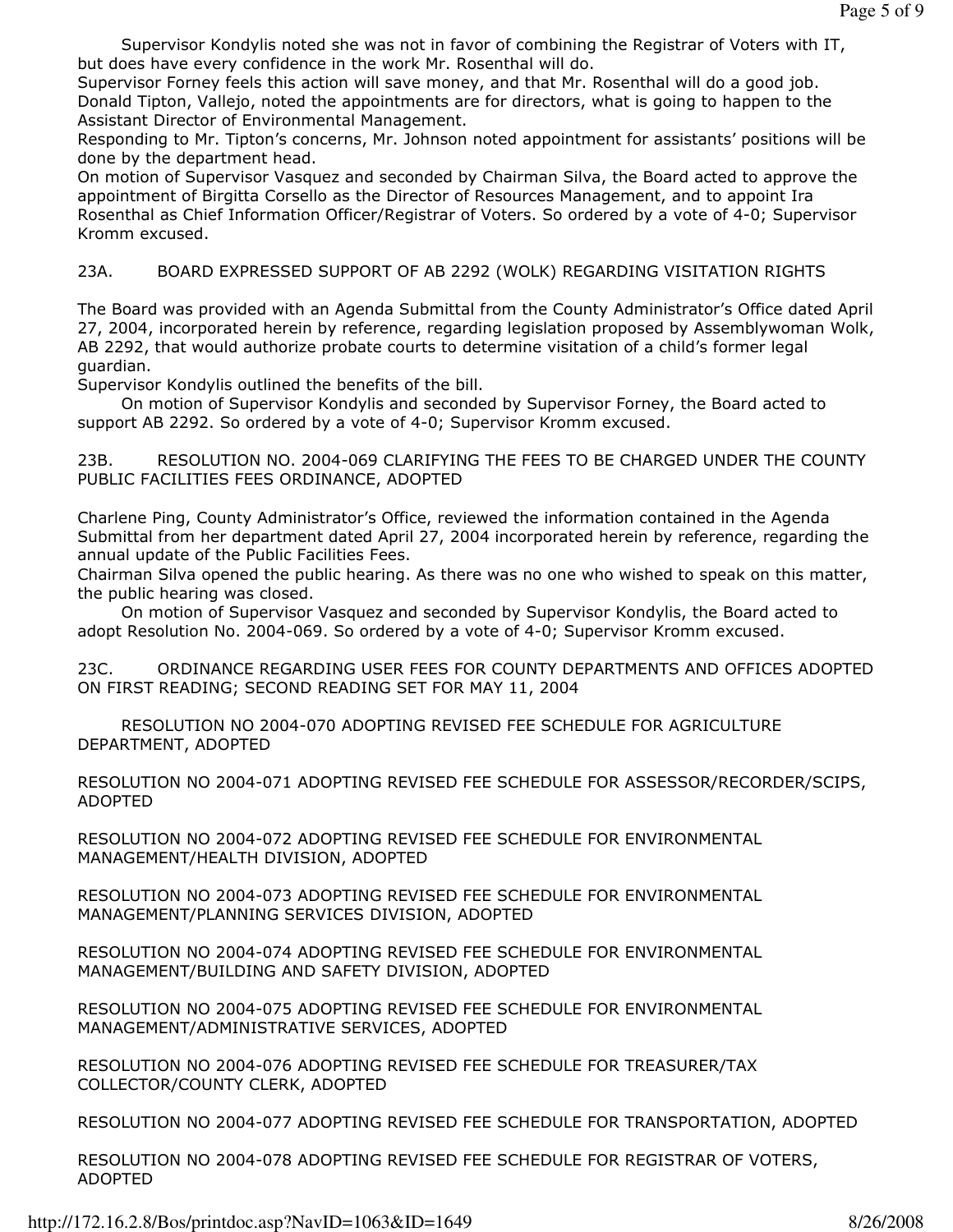RESOLUTION NO 2004-079 ADOPTING REVISED FEE SCHEDULE FOR CLERK OF THE BOARD, ADOPTED

RESOLUTION NO 2004-080 ADOPTING REVISED FEE SCHEDULE FOR COUNTY COUNSEL, ADOPTED

RESOLUTION NO 2004-081 ADOPTING REVISED FEE SCHEDULE FOR COUNTY ADMINISTRATOR'S OFFICE, ADOPTED

RESOLUTION NO 2004-082 ADOPTING REVISED FEE SCHEDULE FOR HEALTH AND SOCIAL SERVICES, ADOPTED

RESOLUTION NO 2004-083 ADOPTING REVISED FEE SCHEDULE FOR PUBLIC DEFENDER, ADOPTED

RESOLUTION NO 2004-084 ADOPTING REVISED FEE SCHEDULE FOR SHERIFF, ADOPTED

RESOLUTION NO 2004-085 ADOPTING REVISED FEE SCHEDULE FOR PROBATION DEPARTMENT, ADOPTED

RESOLUTION NO 2004-086 ADOPTING REVISED FEE SCHEDULE FOR LIBRARY, ADOPTED

RESOLUTION NO 2004-087 ADOPTING REVISED FEE SCHEDULE FOR PARKS DIVISION OF GENERAL SERVICES, ADOPTED

RESOLUTION NO 2004-088 ADOPTING REVISED FEE SCHEDULE FOR ANIMAL CARE DIVISION OF GENERAL SERVICES, ADOPTED

On motion of Supervisor Vasquez and seconded by Supervisor Kondylis, the Board directed that the proposed ordinance be read by title only. So ordered by a vote of 4-0; Supervisor Kromm excused. The Board was provided with an Agenda Submittal from the County Administrative Office dated April 27, 2004, incorporated herein by reference, regarding increasing user fees for County Departments.

Chairman Silva opened the public hearing.

 Donald Tipton, Vallejo, thought there had been a policy that fees had to be justified in order to charge the public, and voiced concern with the increase in the cost of the agenda to \$50 per month.

 There was a brief discussion regarding automation of the agenda to make it available on the web site.

As there was no one further who wished to speak on this matter, the public hearing was closed. There was a brief discussion on the current policy for annual incremental fee increases versus waiting a number of years thus resulting in large fee increases, and the nexus on the fee increases as relating to the Bay Area Consumer Price Index.

On motion of Supervisor Vasquez and seconded by Supervisor Kondylis, the Board acted to adopt the proposed Ordinance, and resolutions 2004-070 through 2004-088 adjusting departmental fees. So ordered by a vote of 5-0. (see Resolution Book)

24. RESOLUTION NO. 2004-089 ADOPTING FINDINGS ON INCREASE IN THE CRIMINAL JUSTICE ADMINISTRATION FEE FOR SOLANO COUNTY SHERIFF'S DEPARTMENT FOR FISCAL YEAR 2004/2005, ADOPTED

Chairman Silva opened the public hearing. As there was no one who wished to speak on this matter, the public hearing was closed.

The Board was provided with an Agenda Submittal from the Auditor/Controller dated April 27, 2004, incorporated herein by reference, regarding increasing the Criminal Justice Administrative (Booking) fee.

Responding to questions posed by Supervisor Kondylis regarding custody reports that show a large number of bookings by the Sheriff, Sheriff Stanton noted his department makes a lot of arrests through arrest warrants, and further outlined procedures to check for warrants when a person is remanded to custody and the types of arrests that are made.

Responding to questions posed by Supervisor Forney regarding increasing fees at this time, responding Assistant Simona Padilla-Scholtens noted 2/3rds of the increase in cost is due to salaries and benefits.

John Taylor, County Administrator's Office, discussed the booking fees over the last few years and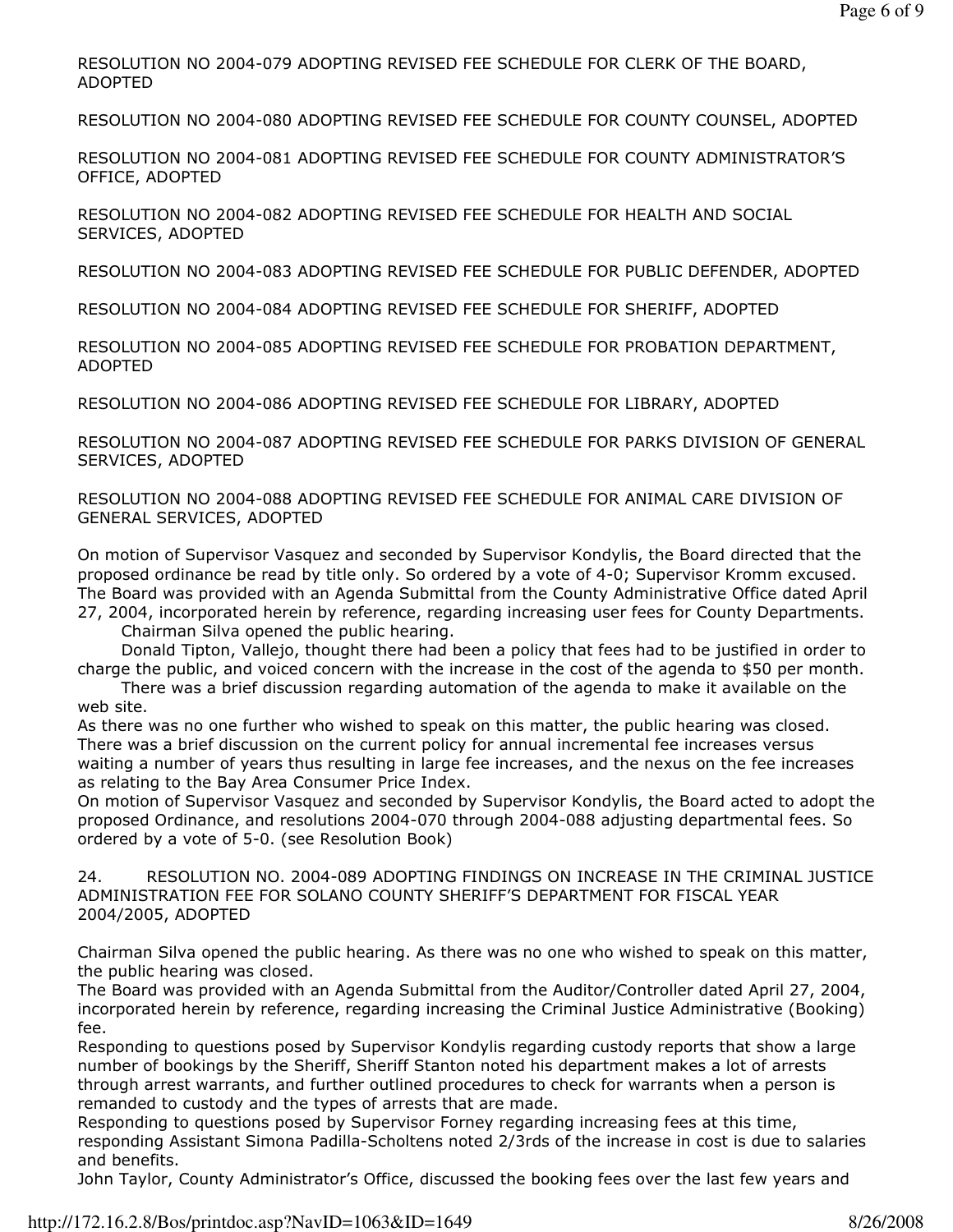the factors affecting that amount.

There was a brief discussion regarding reimbursement of cities for booking fees by the State, various booking fees paid throughout the State, and the history of booking fees.

Responding to questions posed by Chairman Silva if the police chiefs had been notified, Mike Medvedoff, Sheriff's Office, noted in the past the data has been reviewed with the police departments, if they requested.

 On motion of Supervisor Kondylis and seconded by Supervisor Vasquez, the Board acted to adopt Resolution No. 2004-089. So ordered by a vote of 4-0; Supervisor Kromm excused. (see Resolution Book)

25A. AMENDMENT TO PARTICIPATING COUNTY CONTRACT WITH THE COUNTY MEDICAL SERVICES PROGRAM GOVERNING BOARD (CMSP), APPROVED

FOURTH AMENDMENT TO AGREEMENT FOR PROFESSIONAL SERVICES WITH THE PARTNERSHIP HEALTHPLAN OF CALIFORNIA, APPROVED

The Board was provided with an Agenda Submittal from Health and Social Services dated April 27, 2004, incorporated herein by reference, regarding continuing the Managed Care Pilot Program through December 31, 2004.

 On motion of Supervisor Kondylis and seconded by Supervisor Vasquez, the Board acted to approve the agreements with CMSP and Partnership HealthPlan to continue the County Medical Services Pilot Program. So ordered by a vote of 4-0; Supervisor Kromm excused.

25B. REPORT FROM THE TOBACCO MASTER SETTLEMENT ADVISORY BOARD ON THE PROGRESS OF THE HEALTH IMPROVEMENT INITIATIVES FOR HEALTH ACCESS AND REDUCING USE OF TOBACCO, ALCOHOL, AND DRUGS, RECEIVED

## CONTRACT AMENDMENT WITH ASSESSMENT RESOURCES FOR PROFESSIONAL SERVICES, APPROVED

 Marsha Jo, Project Manager Health and Social Services, reviewed the information contained in the Agenda Submittal from her department dated April 27, 2004, incorporated herein by reference, regarding the Tobacco Master Settlement Advisory Board on the progress of the Health Improvement Initiatives for Health Access and Reducing Use of Tobacco, Alcohol, and Drugs.

 Supervisor Vasquez discussed participation by the cities and the positive results that are beginning to occur.

 Ms. Jo noted the delicate work between the cities and the County, and continued the presentation relative to goals to have cessation services available in all cities.

Supervisor Kondylis discussed a study done by Kaiser Permanente finding a direct correlation of mistreatment as a child to serious diseases as an adult, finding addictions as a way to mask life traumas, and to see if there is a way to reduce the maltreatment of children in order to reduce addictions and serious illnesses later in life. Responding Ms. Jo discussed ways of updating the strategic plan with the most current information.

Supervisor Kondylis suggested looking for additional cooperation with the Prop 10 Commission, Child Protective Services and those types of strategies to find ways to ensure kids are not maltreated to begin with.

Supervisor Forney commended Ms. Jo for all the work she is doing with the cities to get the programs up and running.

Ms. Jo noted the excitement of the cities, the need to ensure the County is capturing data that is useful to ensure the strategies are working, and the need to stay flexible.

Donna Wopner, Chairwoman MSA Advisory Board, supports the CMSP program and the possible use of some of the MSA funds towards continuing the program in the short term, feels there is more fine tuning to the current program, discussed the effects of the State budget cuts on programs in the County and possible allocation of funds to help, ensuring the strategies are staffed and resourced appropriately and that the strategies are evaluated, and will communicate directly and clearly to the Board on the recommendations from the MSA Advisory Board.

 On motion of Supervisor Forney and seconded by Supervisor Kondylis, the Board acted to receive the report from the Tobacco Master Settlement Advisory Board on the progress of the Health Improvement Initiatives for Health Access and Reducing Use of Tobacco, Alcohol, and Drugs and to approve a contract amendment with Assessment Resources to design the evaluation of the City Team activities. So ordered by a vote of 4-0; Supervisor Kromm excused.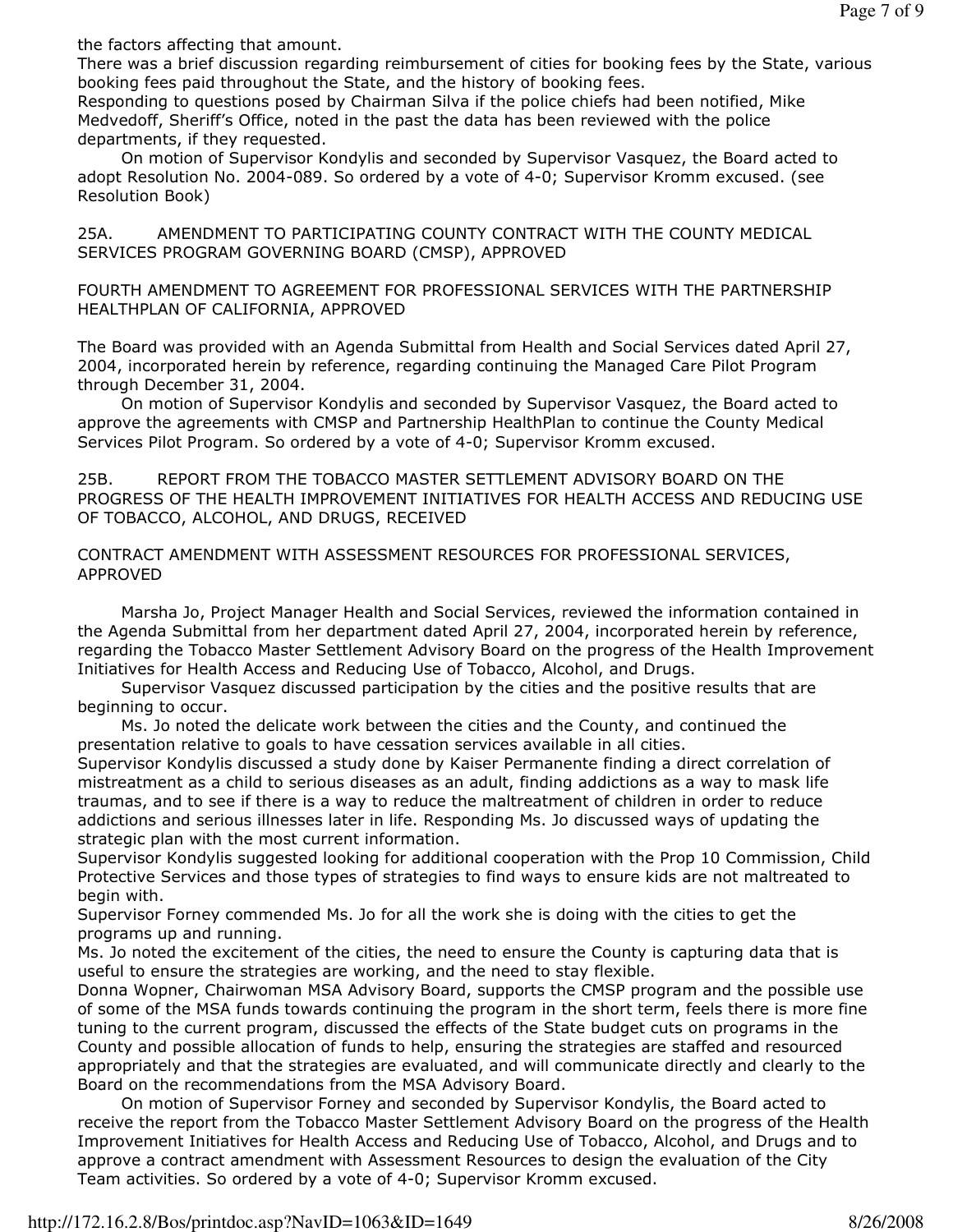## 26. PENSION OBLIGATION BONDS TO BE ISSUED FOR FY 2004

Chairman Silva noted Supervisor Forney and Supervisor Kromm are participating via teleconference. The Board was provided with an Agenda Submittal from the County Administrator's Office dated April 27, 2004, incorporated herein by reference, regarding Pension Obligation Bonds (POB). Assistant County Administrator Darby Hayes presented a brief introduction to the item.

Rob Larkins, Lehman Brothers, presented a visual presentation dated April 27, 2004, incorporated herein by reference. Mr. Larkins began the presentation with the Overview of Pension funding Situation, After 3 Year Contribution Holiday, County has been Required to Resume Contributions, Contribution Rates for Safety Follow a Similar Pattern, After Market Run-up in the Late 1990s, CalPERS Experienced Significant Losses, 6/30/02 Funding Status: \$66.5 million Unfunded Liability, and County's Contribution Rates Are Projected to Increase.

Supervisor Kondylis posed questions regarding the liability for 2005, the amount going up, responding Mr. Larkins noted the liability used in the valuation to project the rates on page 6 for 2004-05 reflect the \$66 million unfunded liability, the \$66 million is essentially the balance on the unfunded liability and it will go up to approximately \$95.2 million or realistically about a \$100 million unfunded liability shortfall, with an annual repayment of about \$9 million. Peter Miller, Public Financial Management, noted if the PERS fund was to be in balance the County would need to put in \$66 million and the County would have the fund "in balance". Since the Solano County portion of the fund is not in balance PERS will charge the County the amount as a loan. The UAL line is what is being charged as well as the regular contribution to make up the difference and pay off what needs to be in the fund and what is available.

Mr. Larkins continued the presentation with the County's contribution Rates are Projected to Increase.

Supervisor Kondylis posed questions on the fees PERS will charge to make up the losses, Mr. Larkins noted if other counties paid PERS in full it would not have an effect on PERS. There was a discussion regarding PERS earnings projections.

Mr. Larkins continued with Contribution Rates Projection – Miscellaneous, Contribution Rates Projection – Safety, Mechanics of Pension funding, and Overview of Plan of Finance.

A short discussion followed regarding the savings the County could anticipate by doing the bonds. The presentation continued with Anticipated Budget Benefits of POBs, County May Issue up to \$60 million Variable Rate Securities.

Supervisor Kromm discussed the advantages of variable rate exposure, paying down the debt with any savings if PERS earns more than the 8 1/4%, and questioned what the risk is if PERS has bad earning years and we have variable rate debt, Mr. Larkins noted advantages of the variable rate for these tax bonds, how the rates closely follow prevailing taxable interest rates that generally move in sync with the economy, this will intentionally create a nexus relative to the cost of money and the investment opportunity.

Supervisor Kromm discussed the County investment portfolio that is closely tied to the variable rate market, posed questions on the connection of managing the variable debt and the investment pool to minimize the risk and maximize our returns, responding Mr. Larkins discussed the net variable rate exposure, and the favorable outlook of the ratio percentage the County has. This is a multidisciplinary approach the county is taking. Mr. Miller noted this is an asset/liability match, and discussed how one will affect the other as interest rates rise and fall.

Supervisor Kromm posed questions regarding expanding the Investment Advisory Committee, Mr. Hayes discussed returning to the Board with a recommended Policy of which the "Debt Advisory Committee" also be the "Pension Advisory Committee" to do an analysis of the PERS statements annually and make recommendations. Supervisor Kromm feels it is important to get consistent stable combined PERS rate, which includes debt service.

Mr. Larkins continued the presentation on page 13 - Annual Mode Auction Rate Securities, and Incorporating An Element of Variable Rate May Enhance Savings.

Supervisor Kromm discussed the \$10 million to \$12 million additional savings by using a mixture of variable rate debt services versus the 100% fixed rate debt services, Mr. Miller noted if a substantial part of the loan is variable it provides the County with flexibility to pay off some of the loan early. Supervisor Kromm suggested using the fix rate model for internal budgeting purposes, then any additional savings could be set aside to be used to pay down the debt as quickly and to maximize our assets that are invested.

Mr. Larkins discussed the variable rate options, and concluded the presentation with the Summary. Responding to questions posed by Supervisor Kondylis relative to the downside, Mr. Larkins feels if PERS can't earn at least 5 34% the County would then lose money.